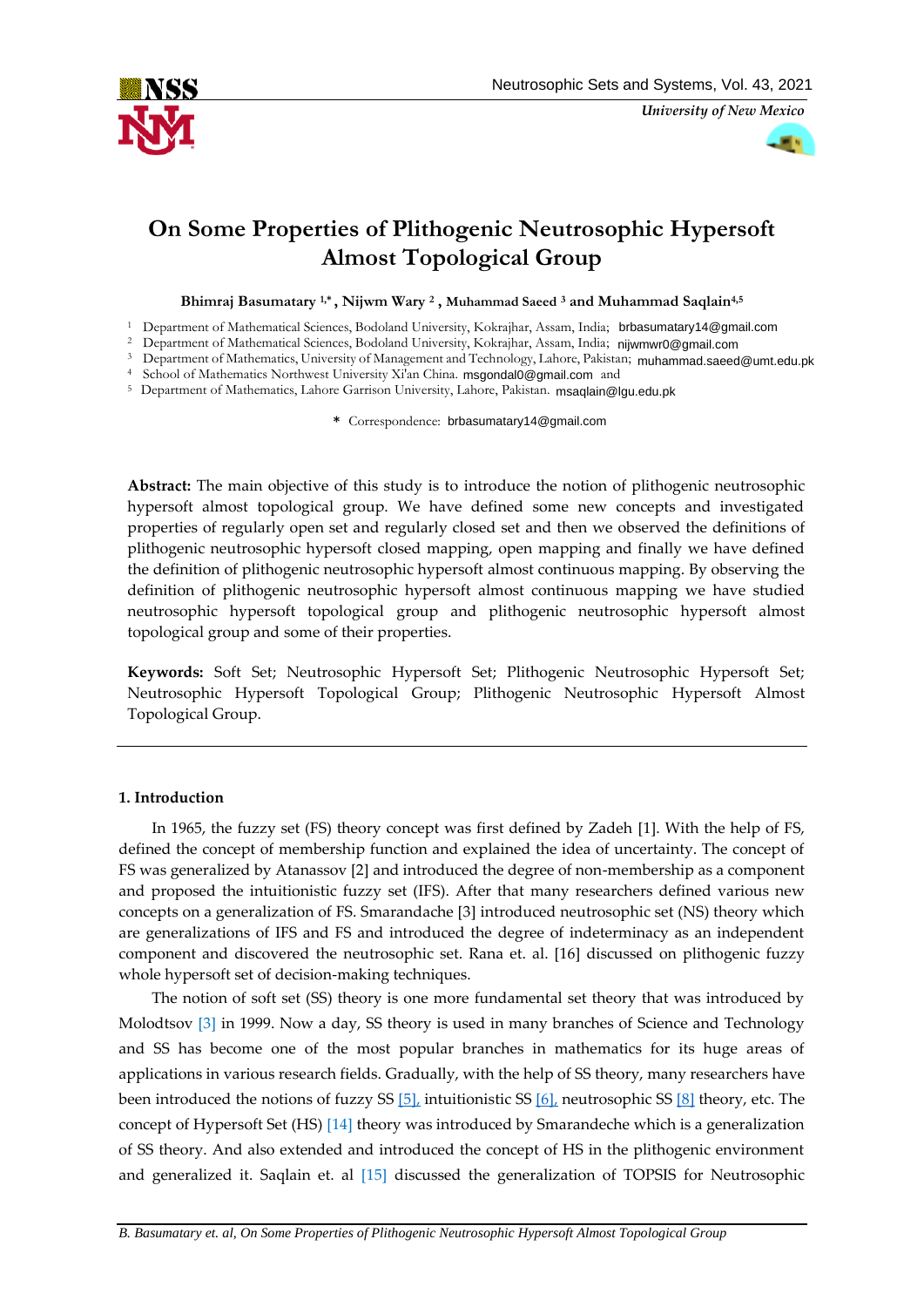Hypersoft set (NHS). Rahman et. al. [18] defined the development of Hybrids of HS with Complex FS, Complex IFS, and Complex NS, and also Rahman et. al. [19] discussed Convex and Concave HSs with their some properties. Saeed et. al [20] studied the fundamentals of HS theory and Abbas et. al. [21] discussed the basic operations on hypersoft sets and hypersoft points. Saqlain et. al. [22, 23] discussed aggregate operators of the neutrosophic hypersoft set and also single and multi-valued neutrosophic hypersoft set. Singh [24] worked on a plithogenic set (PS) for multi-variable data analysis and tried to develop new mathematical theories for precise representation through PS. Alkhazaleh [25] studied the concept of plithogenic soft set (PSS), also defined some properties of PSS. Zulqarnain et. al. [26] generalization of aggregated operators on NHS. Sankar et. al. [27] discussed Covid-19 by using PS. Khan et. al [28] studied the measures of linear and nonlinear interval-valued hexagonal fuzzy number. Haque et. al [29] discussed the multi-criteria group decision-making problems by exponential operational law in a generalised spherical fuzzy environment. Chakraborty et. al [30] studied the classification of trapezoidal bipolar neutrosophic numbers, de-bipolarization and implementation in cloud service based MCGDM problem. Zulqarnain et. al. [31] done work in solving decision-making problems using the TOPSIS method under an intuitionistic fuzzy hypersoft environment based on correlation coefficient and aggregation operators. Zulqarnain et. al. [32] discussed on operations of interval-valued NHS.

In this paper, we study the concept of the neutrosophic hypersoft topological group. Next, we introduce some definitions related to the neutrosophic hypersoft topological group and then we have introduced the definition of the Plithogenic Neutrosophic Hypersoft Almost Topological Group and discussed some related propositions.

# **2. Materials and Methods**

*2.1. Definition [3]*

Let  $\mathcal U$  be a universal set. A neutrosophic set (NS) A of  $\mathcal U$  is denoted as  $A =$  $\{(x, T_A(x), I_A(x), F_A(x)) : x \in U\}$ , where  $T_A(x), I_A(x), F_A(x) : U \to [0,1]$  are the corresponding degree of truth, indeterminacy, and falsity of any  $x \in \mathcal{U}$ . Note that  $0 \leq T_A(x) + I_A(x) + F_A(x) \leq 3$ . *2.2. Definition [7, 8]*

The component of neutrosophic set A is denoted by  $A^C$  and is defined as

$$
A^{c}(x) = \{ \langle x, T_{A^{c}}(x) = F_{A}(x), I_{A^{c}}(x) = 1 - I_{A}(x), F_{A^{c}}(x) = T_{A}(x) \rangle : x \in U \}.
$$

*2.3. Definition [7, 8]*

Let U be a non-empty set and  $A = \{(x, T_A(x), I_A(x), F_A(x)) : x \in U\}$ ,  $B = \{(x, T_B(x), I_B(x), F_B(x)) : x \in U\}$  $\mathcal{U}$ , are neutrosophic sets. Then the neutrosophic set-theoretic operations are defined as follows:

- (i)  $A \cap B = \{ (x, min(T_A(x), T_B(x)), min(I_A(x), I_B(x)), max(F_A(x), F_B(x))): x \in U \}$
- (ii)  $A \cup B = \{ (x, max(T_A(x), T_B(x)), max(I_A(x), I_B(x)), min(F_A(x), F_B(x))): x \in U \}$
- (iii)  $A \leq B$  if for each  $x \in X$ ,  $T_A(x) \leq T_B(x)$ ,  $I_A(x) \leq I_B(x)$ ,  $F_A(x) \geq F_B(x)$ .
- *2.4. Definition [3]*

Let  $\mathcal U$  be a crisp group (CG) and  $A$  be an NS of  $\mathcal U$ . Then  $A$  is said to be a Neutrosophic Subgroup (NSG) of  $U$  if and only if the following conditions are satisfied:

- (i)  $A(xy) \ge \min \{A(x), A(y)\}\$
- $i.e., T_A(xy) \ge T_A(x) \cap T_A(y), I_A(xy) \ge I_A(x) \cap I_A(y), F_A(xy) \ge F_A(x) \cap F_A(y)$
- (ii)  $A(x^{-1}) \ge A(x)$ 
	- *i.e.*,  $T_A(x^{-1}) \ge T_A(x)$ ,  $I_A(x^{-1}) \ge I_A(x)$  and  $F_A(x^{-1}) \le F_A(x)$ .

*2.5. Definition [7]*

Suppose X be a non-empty set and a neutrosophic topology is a family  $\tau_N$  of neutrosophic subsets of X satisfying the following axioms:

(i)  $0_N, 1_N \in \tau_N$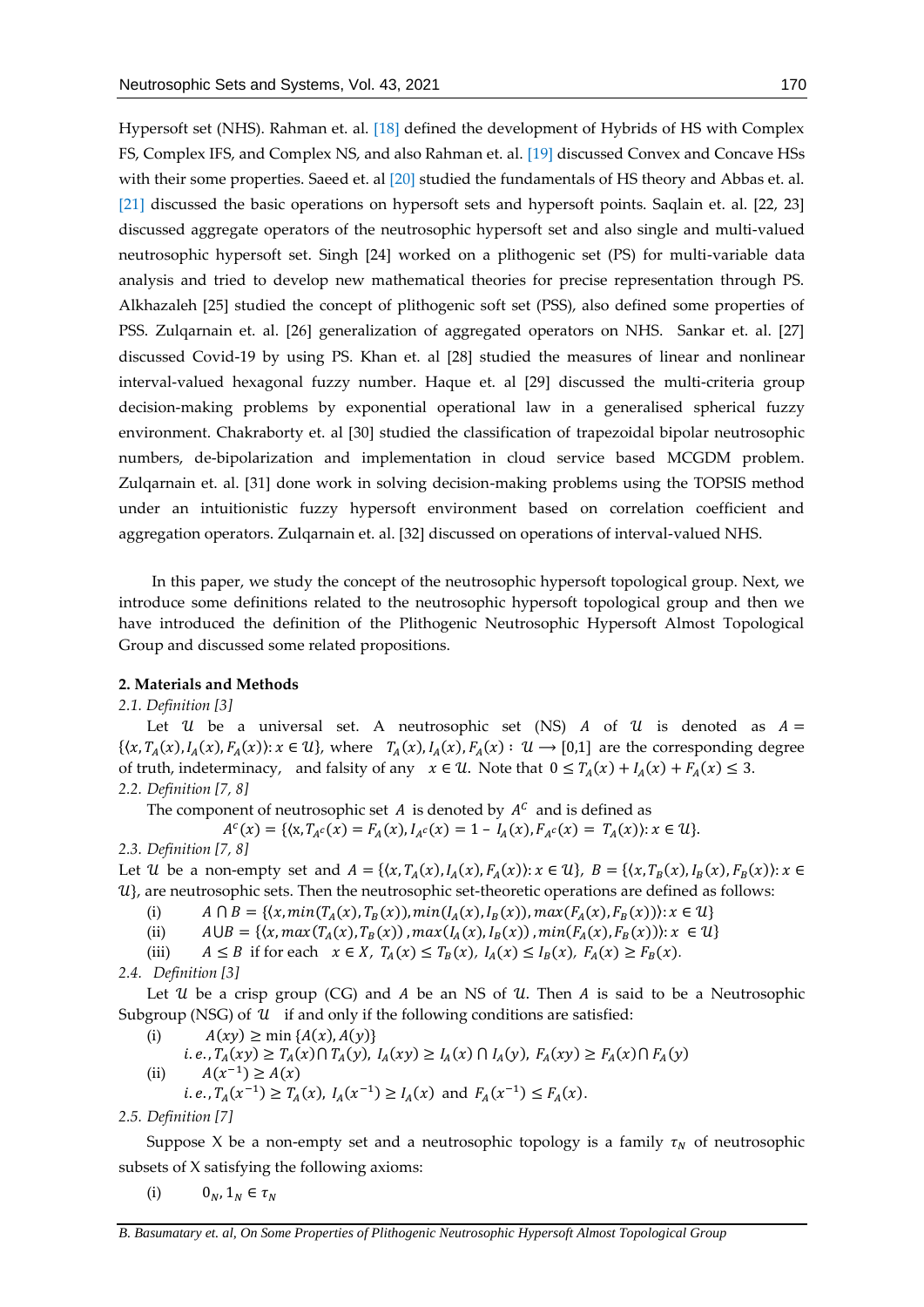- (ii)  $G_{N_1} \cap G_{N_2} \in \tau_N$  for any  $G_{N_1}, G_{N_2} \in \tau_N$
- (iii)  $\cup G_{N_i} \in \tau_N; \forall \{G_{N_i}: i \in J\} \subseteq \tau_N$

In this case, the pair  $(X, \tau_N)$  is said to be a neutrosophic topological space and any neutrosophic set in  $\tau_N$  is called a neutrosophic open set. The element of  $\tau_N$  are known as open neutrosophic sets, a neutrosophic set F is a neutrosophic closed set if and only if it  $\,F^{\mathcal{C}}\,$  is a neutrosophic open set. *2.6. Definition [9]*

Let X be a group and  $\mathcal G$  be a neutrosophic group on X. Let  $\tau^\mathcal G$  be a neutrosophic topology on  $\mathcal G$ and then  $(\mathcal{G}, \tau^{\mathcal{G}})$  is said to be a neutrosophic topological group if the following conditions are satisfied:

- (1) The mapping  $\psi$ :  $(\mathcal{G}, \tau^{\mathcal{G}}) \times (\mathcal{G}, \tau^{\mathcal{G}}) \to (\mathcal{G}, \tau^{\mathcal{G}})$  defined by  $\psi(x, y) = xy$ , for all  $x, y \in X$ , is relatively neutrosophic continuous.
- (2) The mapping  $\mu: (G, \tau^G) \to (G, \tau^G)$  defined by  $\mu(x) = x^{-1}$ , for all  $x \in X$ , is relatively neutrosophic continuous.

#### *2.7. Definition: [5]*

Let U be a universal set (US), let  $\mathcal{P}(\mathcal{U})$  be the power set of U and E be the set of attributes values. Then the ordered pair of  $(F, \mathcal{U})$  is said to be Soft Set (SS) over  $\mathcal{U}$ , where  $F: E \to \mathcal{P}(\mathcal{U})$ . *2.8. Definition: [4, 5]*

Let  $\mathcal U$  be a universal set (US) and  $\mathcal P(\mathcal U)$  be the power set of  $\mathcal U$ .

Let  $a_1, a_2, a_3, ..., a_n$ , for  $n \ge 1$ , be n distinct attributes, whose corresponding attributes value are respectively the sets  $A_1, A_2, A_3, ..., A_n$ , with  $A_i \cap A_j = \emptyset$ , for  $i \neq j$  and  $i, j \in \{1, 2, 3, ..., n\}$ . Let  $E_\alpha = A_1 \times A_2$ ,  $\ldots \times A_n$ . Then the ordered pair  $(F, E_\alpha)$  is called a Hypersoft Set (HS) of U, where  $F: E_{\alpha} \to \mathcal{P}(\mathcal{U}).$ 

# *2.9. Definition [4, 6]*

Let *U* be a universal set (US) and P⊆ *U*. A plithogenic set (PS) is denoted by  $P_r = (P, \alpha, E_\alpha, p, q)$ where  $\alpha$  be an attribute,  $E_{\alpha}$  is the respective range of attributes values,  $p: P \times E_{\alpha} \to [0,1]^r$  is the degree of appurtenance function (DAF) and  $q: E_{\alpha} \times E_{\alpha} \to [0,1]^s$  is the corresponding degree of contradiction function (DCF), where  $r, s \in \{1,2,3\}$ .

# *2.10.Definition [3, 4]*

Let  $u<sub>W</sub>$  be the US termed as a neutrosophic universal set if for all  $x \in u<sub>W</sub>$ , x has truth belongingness, indeterminacy belongingness, and falsity belongingness to  $u<sub>N</sub>$ , i.e., membership of *x* belonging to  $[0,1] \times [0,1] \times [0,1]$ .

#### *2.11.Definition [3, 4]*

Let  $\mathcal{U}_P$  be plithogenic universal set over an attribute value set  $\alpha$  is termed as the plithogenic US if for all  $x \in \mathcal{U}_P$ , x belongs to  $\mathcal{U}_P$  with some degree on the basis of each attribute value. This degree can be crisp, fuzzy, intuitionistic fuzzy or neutrosophic.

# *2.12.Definition [4, 5]*

Let  $u_{\mathcal{N}}$  be a neutrosophic universal set and  $\alpha = \{a_1, a_2, a_3, ..., a_n\}$  be a set of attributes with attribute value sets respectively as  $A_1, A_2, A_3, ..., A_n$ , with  $A_i \cap A_j = \phi$ , for  $i \neq j$  and  $i, j \in$  $\{1, 2, 3, ..., n\}$ . Also, let  $E_\alpha = \mathcal{A}_1 \times \mathcal{A}_2$ , $\times ... \times \mathcal{A}_n$ . Then  $(F, E_\alpha)$ , where  $F: E_\alpha \to \mathcal{P}(\mathcal{U}_\mathcal{N})$  is said to be a Neutrosophic Hypersoft Set (NHS) over  $u<sub>N</sub>$ .

# *2.13.Definition [4]*

Let  $u_p$  be a plithogenic universal set and  $\alpha = \{a_1, a_2, a_3, ..., a_n\}$  be a set of attributes with attribute value sets respectively as  $A_1, A_2, A_3, ..., A_n$ , with  $A_i \cap A_j = \phi$ , for  $i \neq j$  and  $i, j \in$  $\{1, 2, 3, ..., n\}$ . Also, let  $E_\alpha = \mathcal{A}_1 \times \mathcal{A}_2$ ,  $\times ... \times \mathcal{A}_n$ . Then  $(F, E_\alpha)$ , where  $F: E_\alpha \to \mathcal{P}(\mathcal{U}_P)$  is said to be a plithogenic Hypersoft Set (PHS) over  $u_p$ .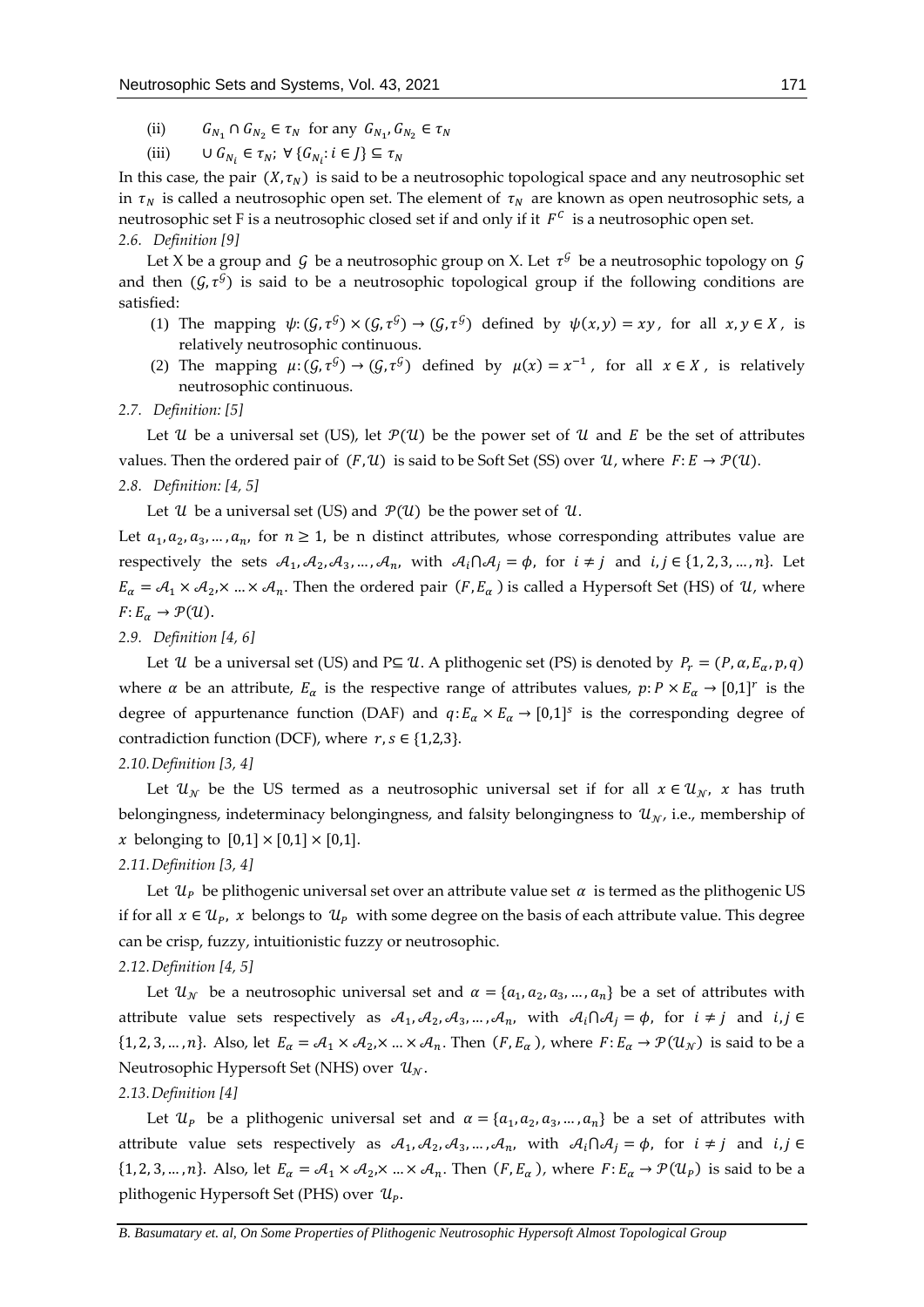# *2.14.Definition [4]*

The ordered pair  $(F, E_\alpha)$  is said to be a plithogenic neutrosophic Hypersoft Set (PNHS) if for all *B* ∈ range (*F*) and for all *i* ∈ {1,2, ..., *n*}, there exists  $f_{N_i}: B \times R_i \to [0,1] \times [0,1] \times [0,1]$  such that for all  $(b, r) \in B \times R_i$ ,  $f_{\mathcal{N}_i}(b, r) \in [0, 1] \times [0, 1] \times [0, 1]$ .

A set of all the PNHSs over a set  $U$  is denoted by PNHS( $U$ ).

*2.15.Definition [4]*

Let the ordered pair  $(F, E_{\alpha})$  be a plithogenic neutrosophic Hypersoft Set (PNHS) of a crisp group U where  $E_{\alpha} = A_1 \times A_2 \times ... \times A_n$  and for all  $i \in \{1, 2, ..., n\}$ ,  $R_i$  are crisp groups. Then  $(F, E_{\alpha})$  is said to be a plithogenic neutrosophic Hypersoft Subgroup (PNHSG) of U if and only if for all  $B \in \text{range}(F)$ ; for all  $(b_1, r_1), (b_2, r_2) \in B \times R_i$  and for all  $f_{\mathcal{N}_i}: B \times R_i \to [0,1] \times [0,1] \times [0,1]$ ; with  $f_{N_i}(b,r) = \{<(b,R), f_{N_i}^T(b,r), f_{N_i}^T(b,r), f_{N_i}^F(b,r) >:(b,r) \in B \times R_i\}$ , the following subsequent conditions are satisfied:

(i)  $f_{\mathcal{N}_i}^T((b_1, r_1) \cdot (b_2, r_2)^{-1}) \ge \min\{f_{\mathcal{N}_i}^T(b_1, r_1), f_{\mathcal{N}_i}^T(b_2, r_2)\}\$ 

(ii)  $f_{\mathcal{N}_i}^T(b_1, r_1)^{-1} \ge f_{\mathcal{N}_i}^T(b_1, r_1)$ 

(iii) 
$$
f_{\mathcal{N}_i}^I((b_1, r_1), (b_2, r_2)^{-1}) \ge \min\{f_{\mathcal{N}_i}^I(b_1, r_1), f_{\mathcal{N}_i}^I(b_2, r_2)\}
$$

(iv)  $f_{\mathcal{N}_i}^l(b_1, r_1)^{-1} \ge f_{\mathcal{N}_i}^l(b_1, r_1)$ 

(v)  $f_{N_i}^F((b_1, r_1) \cdot (b_2, r_2)^{-1}) \leq \max\{f_{N_i}^F(b_1, r_1), f_{N_i}^F(b_2, r_2)\}$ 

(vi) 
$$
f_{\mathcal{N}_i}^F(b_1, r_1)^{-1} \leq f_{\mathcal{N}_i}^F(b_1, r_1).
$$

A set of all the PNHSG of a crisp group  $U$  is denoted by PNHSG( $U$ ).

# **3. Main Results**

# *3.1. Definition*

Let  $NHS(U_N, E) = N$  be the family of all NHS over  $U_N$  via attributes in E and  $\tau_{U_N} \subseteq$ *NHS*( $u_N$ , E). Then  $\tau_{u_N}$  is said to be neutrosophic hypersoft topology (NHT) on N if the following conditions hold:

- (i)  $\phi_{u_N}, 1_{u_N} \in \tau_{u_N}$
- (ii) The intersection of any finite number of members of  $\tau_{u_N}$  also belongs to  $\tau_{u_N}$ .

(iii) The union of any collection of members of  $\tau_{\mathcal{U}_\mathcal{N}}$  belongs to  $\tau_{\mathcal{U}_\mathcal{N}}$ .

Then  $(N,\tau_{\mathcal{U}_\mathcal{N}})$  is said to be neutrosophic hypersoft topological space (NHTS). Every member of  $\,\tau_{\mathcal{U}_\mathcal{N}}\,$ is called  $\tau_{u_{\mathcal{N}}}$ - open neutrosophic hypersoft set. An NHS is called  $\tau_{u_{\mathcal{N}}}$ - closed if and only if its complement is called  $\tau_{u_{\mathcal{N}}}$ - open.

# *3.2. Definition*

Let the pair  $(F, E_\alpha) = H$  be a neutrosophic hypersoft group (NHG) of a crisp group (CG)  $U$ . Let  $\tau_{u_G}$  be the neutrosophic hypersoft topology on H then  $(H, \tau_{u_G})$  is said to be neutrosophic hypersoft topological group (NHTG) if the following conditions are satisfied:

- (1) The mapping  $\psi: (H, \tau_{u_G}) \times (H, \tau_{u_G}) \to (H, \tau_{u_G})$  such that  $\psi(x, y) = xy$ , for all  $x, y \in H =$  $(F, E_\alpha)$ , is relatively neutrosophic hypersoft continuous.
- (2) The mapping  $\mu$ :  $(H, \tau_{u_G}) \rightarrow (H, \tau_{u_G})$  such that  $\mu(x) = x^{-1}$ , for all  $x \in H = (F, E_\alpha)$ , is relatively neutrosophic hypersoft continuous.

where  $x = (b_1, r_1)$  and  $y = (b_2, r_2)$ . Then the pair  $(H, \tau_{U_G})$  is known as NHTG.

#### *3.3. Definition*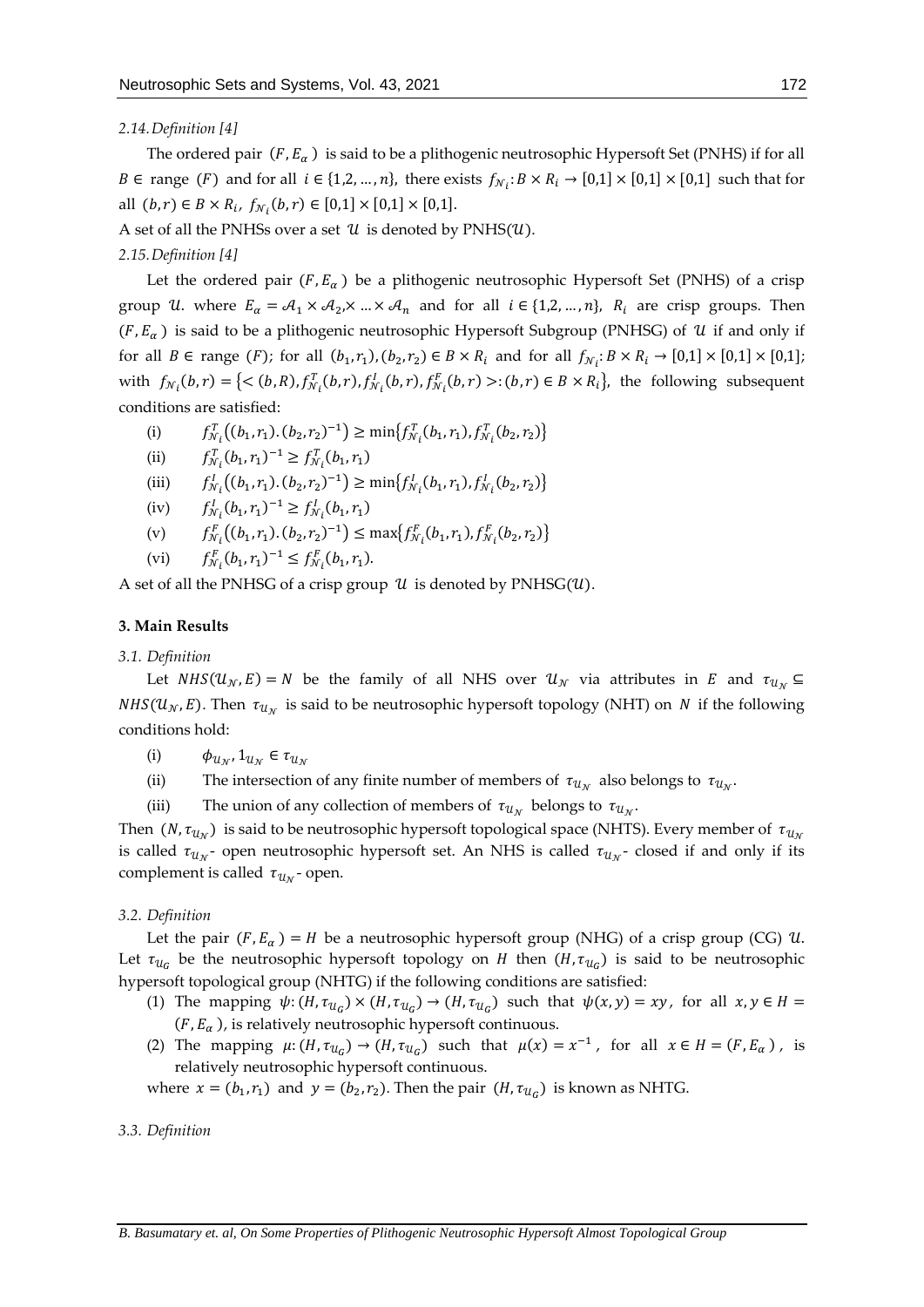Let the pair  $(F, E_\alpha) = H$  be an NHG of a crisp group (CG) U. Let  $\tau_{u_G}$  be the neutrosophic hypersoft topology group on H. Then for fixed  $\sigma = (a_1, a_2) \in H$ , the left translation  $l_{\sigma}$ :  $(H, \tau_{U_G}) \rightarrow$  $(H, \tau_{\mathcal{U}_G})$  is defined by  $l_\sigma(x) = \sigma x$ ,  $\forall x \in H$ ,

$$
\sigma x = \{ (\sigma, T_{\mathcal{U}_G}(\sigma x), I_{\mathcal{U}_G}(\sigma x), F_{\mathcal{U}_G}(\sigma x)) : x \in H = (F, E_\alpha) \}.
$$

Similarly, the right translation  $r_{\sigma}$ :  $(H, \tau_{u_G}) \rightarrow (H, \tau_{u_G})$  is defined by  $r_{\sigma}(x) = x\sigma \ \forall x \in H$ ,  $x\sigma = {\langle \sigma, T_{u_G}(x\sigma), I_{u_G}(x\sigma), F_{u_G}(x\sigma) \rangle : x \in H = (F, E_\alpha)}.$ 

#### *3.1. Lemma*

Suppose  $(F, E_\alpha) = H$  be an NHG of a crisp group (CG)  $\mathcal U$ . Let  $\tau_{\mathcal U_G}$  be an NHTG in H. Then for each  $\sigma = (a_1, a_2) \in \mathcal{G}_e$ , the translations  $l_{\sigma}$  and  $r_{\sigma}$  respectively neutrosophic hypersoft homomorphism of  $(H, \tau_{\mathcal{U}_G})$  into itself.

*Proof:* From Proposition 3.11 [10], we have  $l_{\sigma}[H] = G$  and  $r_{\sigma}[H] = H$ , for all  $\sigma \in H_{e}$  and let  $\pi: (H, \tau_{u_G}) \to (H, \tau_{u_G}) \times (H, \tau_{u_G})$  defined by  $\pi(x) = (\sigma, x)$  for each  $x \in H$ . Then  $r_\sigma: \beta \circ \pi$ . Since  $\sigma \in$  $H_e$ ,  $T_{u_G}(\sigma) = T_{u_G}(e)$ ,  $I_{u_G}(\sigma) = I_{u_G}(e)$  and  $F_{u_G}(\sigma) = F_{u_G}(e)$ . Thus  $T_{u_G}(\sigma) \supseteq T_{u_G}(x)$ ,  $I_{u_G}(\sigma) \supseteq I_{u_G}(x)$ and  $F_{u_G}(\sigma) \subseteq F_{u_G}(x)$ , for each  $x \in H$ . It follows from Proposition 3.34 [11] that  $\pi: (H, \tau_{u_G}) \to$  $(H, \tau_{u_G}) \times (H, \tau_{u_G})$  is relatively neutrosophic hypersoft continuous. By the hypothesis,  $\beta$  is relatively neutrosophic hypersoft continuous. So,  $r<sub>g</sub>$  is relatively neutrosophic hypersoft continuous. Moreover  $r_{\sigma}^{-1} = r_{\sigma^{-1}}$ . Similarly, we are shown the relatively neutrosophic hypersoft continuous of  $l_{\sigma}^{-1} = l_{\sigma^{-1}}$ .

#### *3.4. Definition*

Let  $PMHS(\mathcal{U}_{\mathcal{P}}, E) = P$  be the family of all PNHS over  $\mathcal{U}_{\mathcal{P}}$  via attributes in  $E$  and  $\tau_{\mathcal{U}_{\mathcal{P}}} \subseteq$ *PNHS*( $u_p$ , *E*). Then  $\tau_{u_p}$  is said to be plithogenic neutrosophic hypersoft topology (PNHT) on *P* if the following conditions are satisfied:

- (i)  $\phi_{u_p}, 1_{u_p} \in \tau_{u_p}$
- (ii) The intersection of any two neutrosophic hypersoft sets in  $\tau_{u_p}$  belongs to  $\tau_{u_p}$ .
- (iii) The union of neutrosophic hypersoft sets in  $\tau_{u_p}$  belongs to  $\tau_{u_p}$ .

Then  $(P, \tau_{u_p})$  is said to be plithogenic neutrosophic hypersoft topological space (PNHTS).

#### *3.5. Definition*

The complement  $\mathcal{A}^c$  of a plithogenic neutrosophic hypersoft open set (PNHOS) in an NHTS  $(P, \tau_{u_p})$  is said to be plithogenic neutrosophic hypersoft closed set (PNHCoS) in  $(P, \tau_{u_p})$ .

#### *3.6. Definition*

Let the pair  $(F, E_{\alpha}) = M$  be a PNHS of a crisp group (CG)  $U$ . Let  $\tau_{U_G}$  [from definition 2.15] be the plithogenic neutrosophic hypersoft topology on  $M$  then  $(M, \tau_{U_G})$  is said to be plithogenic neutrosophic hypersoft topological group (PNHTG) if the following conditions are satisfied:

- (1) The mapping  $\psi$ :  $(M, \tau_{u_G}) \times (M, \tau_{u_G}) \rightarrow (M, \tau_{u_G})$  such that  $\psi(x, y) = xy$ , for all  $x, y \in M =$  $(F, E_\alpha)$ , is relatively plithogenic neutrosophic hypersoft continuous.
- (2) The mapping  $\mu$ :  $(M, \tau_{u_G}) \rightarrow (M, \tau_{u_G})$  such that  $\mu(x) = x^{-1}$ , for all  $x \in M = (F, E_\alpha)$ , is relatively plithogenic neutrosophic hypersoft continuous.

where  $x = (b_1, r_1)$  and  $y = (b_2, r_2)$ . Then the pair  $(M, \tau_{U_G})$  is called a PNHTG.

# *3.7. Definition*

Let the pair  $(F, E_\alpha)$  be a PNHS of a crisp group (CG) U, where  $E_\alpha = \mathcal{A}_1 \times \mathcal{A}_2$ ,  $\times ... \times \mathcal{A}_n$  and  $i = \{1, 2, ..., n\}$ ,  $\mathcal{A}_i$  are crisp groups. Let U, V be two PNHS in  $(F, E_\alpha)$ . We define the product of UV PNHS  $U, V$  and  $V^{-1}$  of  $V$  as follows:

 $UV(z) = \{ \langle z, T_{UV}(z), I_{UV}(z), F_{UV}(z) \rangle : z = (b, r) \in (F, E_{\alpha}) \}$ where  $T_{UV}(z) = \sup\{\min\{T_U(x), T_V(y)\}\}\$  $I_{UV}(z) = \sup{\min\{I_U(x), I_V(y)\}\}\$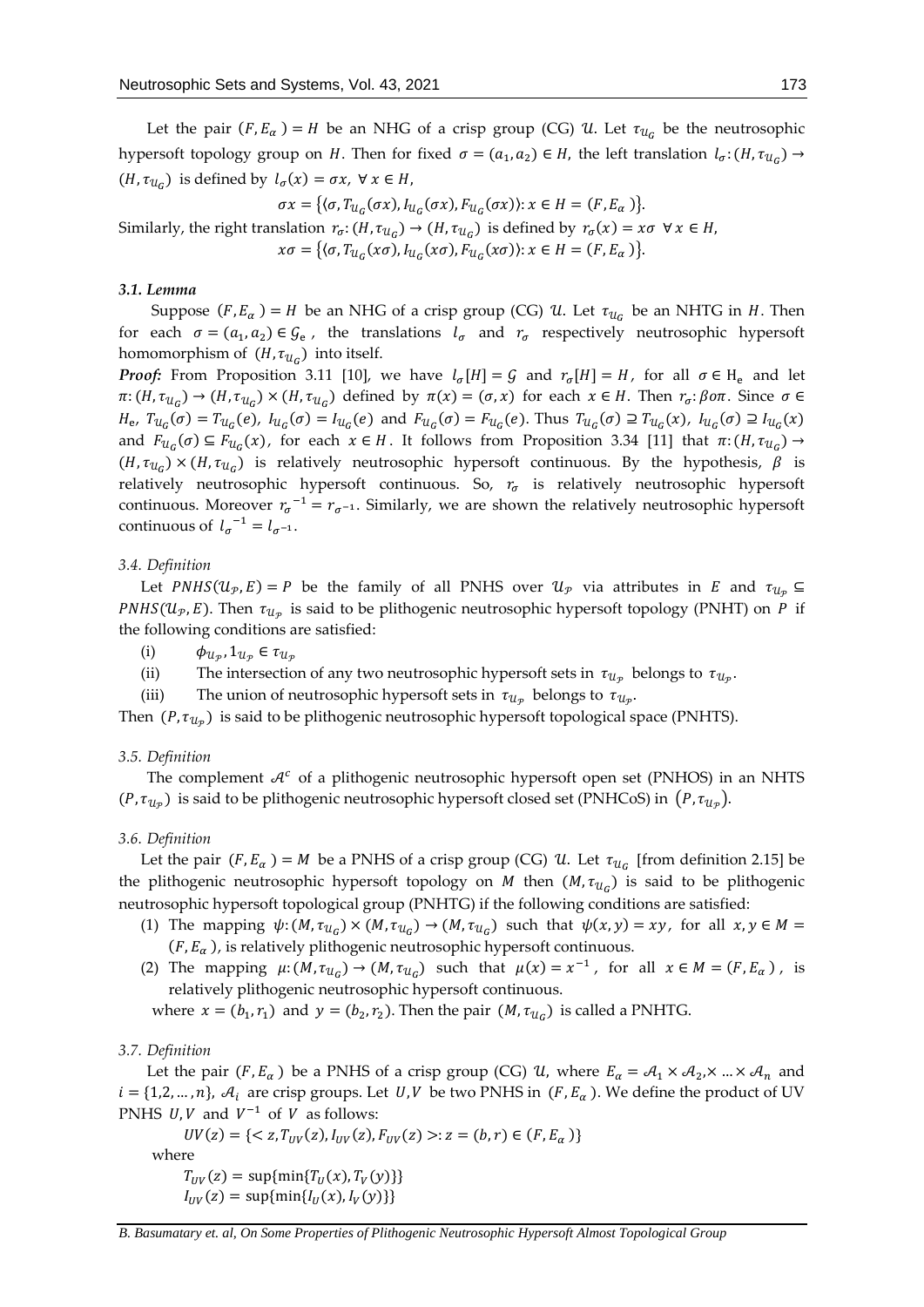$F_{UV}(z) = \sup{\min{F_U(x), F_V(y)}}\}$ 

where  $z = x \cdot y$  and  $x = (b_1, r_1); y = (b_2, r_2)$  and for  $V = \{ \langle z, T_V(z), I_V(z), F_V(z) \rangle : z = (b, r) \in$  $(F, E_\alpha)\},\,$ 

we have  $V^{-1} = \{ \langle z, T_V(z^{-1}), I_V(z^{-1}), F_V(z^{-1}) \rangle : z = (b, r) \in (F, E_\alpha) \}.$ 

# *3.8. Definition*

Let the ordered pair  $(F, E_\alpha)$  be a plithogenic neutrosophic hypersoft set, where  $E_\alpha = A_1 \times$  $A_2$ , $\times ... \times A_n$ . Let  $(P, \tau_{U_p})$  be a PNHTS and  $A = \{(x, T_{\mathcal{A}}(x), I_{\mathcal{A}}(x), F_{\mathcal{A}}(x)) : x \in (F, E_\alpha)\}\)$  be a PNHS in  $(P, \tau_{\mathcal{U}_{\mathcal{P}}})$ , then the plithogenic neutrosophic hypersoft interior of  $\,\mathcal{A}\,$  is defined as

 $PNH - int(\mathcal{A}) = \bigcup \{G : G \text{ is an } PMHOS \text{ in } X \text{ and } G \subseteq \mathcal{A}\}.$ 

# *3.9. Definition*

Let the ordered pair  $(F, E_\alpha)$  be a plithogenic neutrosophic hypersoft set, where  $E_\alpha = A_1 \times$  $A_2$ , $\times ... \times A_n$ . Let  $(P, \tau_{u_p})$  be a PNHTS and  $A = \{(x, T_{\mathcal{A}}(x), I_{\mathcal{A}}(x), F_{\mathcal{A}}(x)) : x \in (F, E_\alpha)\}\)$ , be a PNHS in  $(P, \tau_{\mathcal{U}_{\mathcal{P}}})$ , then the plithogenic neutrosophic hypersoft closure of  $\,\mathcal{A}\,$  is defined as

 $PNH-cl(\mathcal{A}) = \bigcap \{K: K \text{ is an } PNHCoS \text{ in } X \text{ and } K \supseteq \mathcal{A}\}.$ 

#### *3.10.Definition*

A mapping  $\phi: (P, \tau_{u_{p_1}}) \to (K, \tau_{u_{p_2}})$  is a plithogenic neutrosophic hypersoft continuous if the pre-image of each open plithogenic neutrosophic hypersoft set in  $(K, \tau_{\mathcal{U}_{\mathcal{P}2}})$  is open plithogenic neutrosophic hypersoft set in  $(P, \tau_{\mathcal{U}_{\mathcal{P}1}})$ .

#### *3.11.Definition*

Let  ${\cal A}$  be a PNHS of a PNHTS  $(P, \tau_{\mathcal U_{\mathcal P}})$ , then  ${\cal A}$  is called a plithogenic neutrosophic hypersoft semi-open set (PNHSOS) of  $(P, \tau_{\mathcal{U}_{\mathcal{P}}})$  if there exists a  $\mathcal{B} \in \tau_{\mathcal{U}_{\mathcal{P}}}$  such that  $\mathcal{A} \subseteq PNH - Cl(\mathcal{B})$ .

#### *3.12.Definition*

Let  ${\cal A}$  be a PNHS of a PNHTS  $(P, \tau_{\mathcal U_{\cal P}})$ , then  ${\cal A}$  is called a plithogenic neutrosophic hypersoft semi-closed set (PNHSCoS) of  $(P, \tau_{u_p})$  if there exists a  $B^c \in \tau_{u_p}$  such that  $\mathit{PNH-Int}(B) \subseteq \mathcal{A}$ .

#### *3.13.Definition*

A PNHS  $\mathcal A$  of a PNHTS  $(P, \tau_{\mathcal U_{\mathcal P}})$  is said to be a plithogenic neutrosophic hypersoft regularly open set (PNHROS) of  $(P, \tau_{u_p})$  if  $PNH - int(PNH - cl(\mathcal{A})) = \mathcal{A}$ .

# *3.14.Definition*

A PNHS  $\mathcal A$  of a PNHTS  $(P, \tau_{\mathcal U_{\mathcal P}})$  is said to be a plithogenic neutrosophic hypersoft regularly closed set (PNHRCoS) of  $(P, \tau_{u_p})$  if  $PNH - cl(PNH - int(A)) = A$ .

#### *3.1. Theorem:* (i) The intersection of any two PNHROSs is a PNHROS, and

(ii) The union of any two PNHRCoSs is a PNHRCoS.

# *Proof:*

(i) Let  $A_1$  and  $A_2$  be any two PNHROSs of a PNHTS  $(P, \tau_{\mathcal{U}_p})$ . Since  $A_1 \cap A_2$  is PNHOS, we have  $\mathcal{A}_1 \cap \mathcal{A}_2 \subseteq PNH - int(PNH - cl(\mathcal{A}_1 \cap \mathcal{A}_2)$ . Now,  $PNH - int(PNH - cl(\mathcal{A}_1 \cap \mathcal{A}_2)) \subseteq PNH$  $int(PNH - cl(\mathcal{A}_1)) = \mathcal{A}_1$  and  $PMH - int(PNH - cl(\mathcal{A}_1 \cap \mathcal{A}_2)) \subseteq PMH - int(PNH - cl(\mathcal{A}_2)) = \mathcal{A}_2$ implies that  $\mathit{PNH} - \mathit{int}\big(\mathcal{P}\mathit{NH} - \mathit{cl}(\mathcal{A}_1\cap \mathcal{A}_2)\big) \subseteq \mathcal{A}_1\cap \mathcal{A}_2.$  Hence the theorem.

(ii) Let  $A_1$  and  $A_2$  be any two PNHROSs of a PNHTS  $(P, \tau_{\mathcal{U}_{\mathcal{P}}})$ . Since  $A_1 \cup A_2$  is PNHOS, we have  $\mathcal{A}_1 \cup \mathcal{A}_2 \supseteq PNH - cl(PNH - int(\mathcal{A}_1 \cup \mathcal{A}_2))$ . Now,  $PNH - cl(PNH - int(\mathcal{A}_1 \cup \mathcal{A}_2)) \supseteq PNH \text{cl}(PNH-int(\mathcal{A}_1)) = \mathcal{A}_1$  and  $PNH-cl(PNH-int(\mathcal{A}_1\cup\mathcal{A}_2)) \supseteq PNH-cl(PNH-int(\mathcal{A}_2)) = \mathcal{A}_2$ implies that  ${\mathcal A}_1\cup {\mathcal A}_2\subseteq {\it PNH}-{\it cl}({\it PNH}-{\it int}({\mathcal A}_1\cup {\mathcal A}_2)).$  Hence the theorem.

#### *3.15.Definition*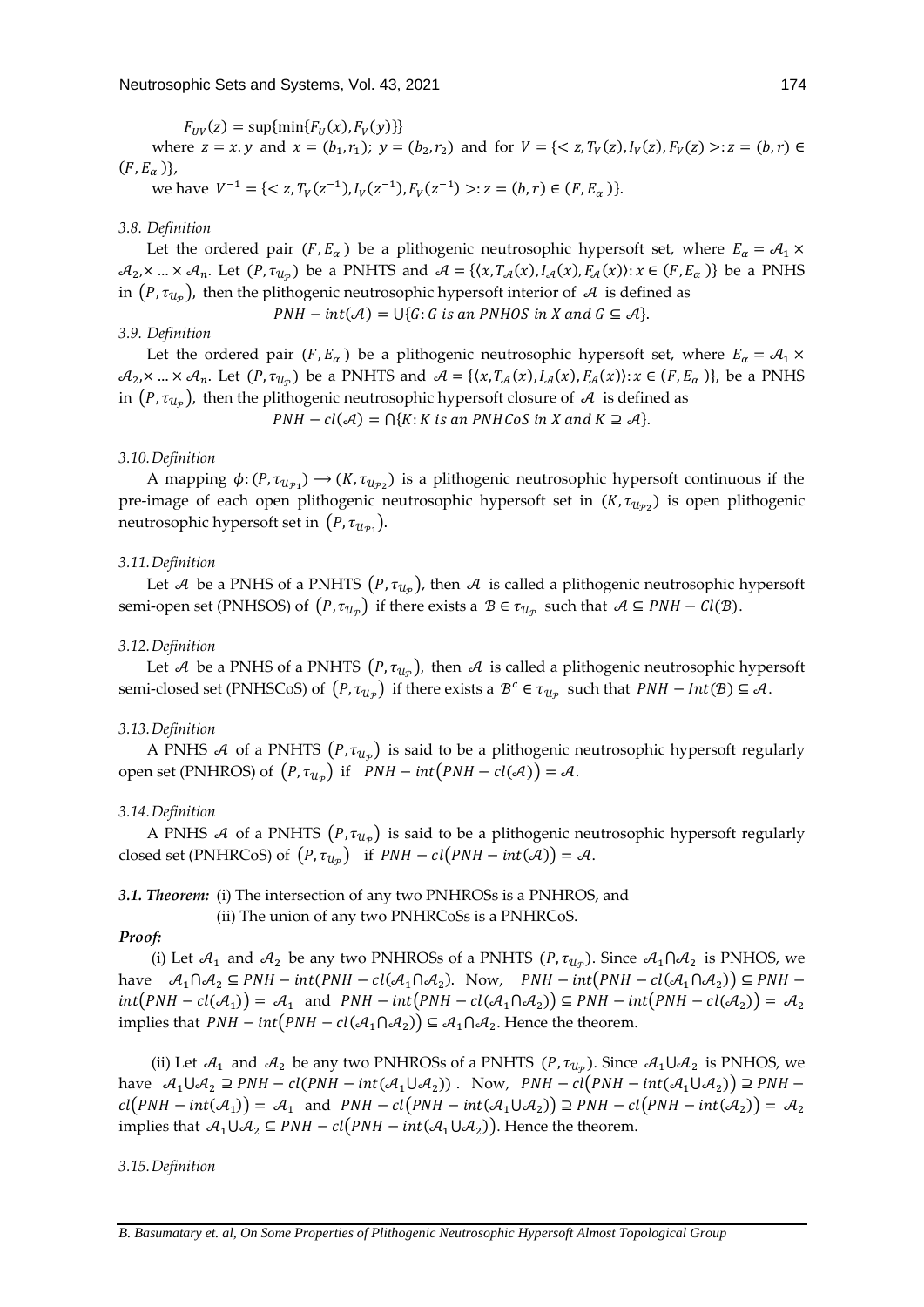Let  $\phi: (P, \tau_{u_{p_1}}) \to (K, \tau_{u_{p_2}})$  be a mapping from a PNHTS  $(P, \tau_{u_{p_1}})$  to another PNHTS (*K*,  $\tau_{u_{p_2}}$ ), then  $\phi$  is called a Plithogenic neutrosophic hypersoft continuous mapping (PNHCM), if  $\phi^{-1}(\mathcal{A}) \in \tau_{\mathcal{U}_{\mathcal{P}_1}}$  for each  $\mathcal{A} \in \tau_{\mathcal{U}_{\mathcal{P}_2}}$ ; or equivalently  $\phi^{-1}(\mathcal{B})$  is a PNHCoS of  $(P, \tau_{\mathcal{U}_{\mathcal{P}_1}})$  for each PNHCoS  $\mathcal{B}$  of  $(K, \tau_{\mathcal{U}_{\mathcal{P}2}})$ .

#### *3.16.Definition*

Let  $\phi: (P, \tau_{u_{p_1}}) \to (K, \tau_{u_{p_2}})$  be a mapping from a PNHTS  $(P, \tau_{u_{p_1}})$  to another PNHTS  $(K, \tau_{\mathcal{U}_{P2}})$ , then  $\phi$  is called a plithogenic neutrosophic hypersoft open mapping (PNHOM), if  $\phi(\mathcal{A}) \in \tau_{\mathcal{U}_{\mathcal{P2}}}$  for each  $\mathcal{A} \in \tau_{\mathcal{U}_{\mathcal{P1}}}.$ 

#### *3.17.Definition*

Let  $\phi\colon (P,\tau_{u_{p_1}})\to (K,\tau_{u_{p_2}})$  be a mapping from a PNHTS  $(P,\tau_{u_{p_1}})$  to another PNHTS  $(K,\tau_{u_{p_2}})$ , then  $\phi$  is called a plithogenic neutrosophic hypersoft closed mapping (PNHCoM) if  $\phi(\mathcal{B})$  is a PNHCoS of  $(K, \tau_{u_{p_2}})$  for each PNHCoS  $\mathcal B$  of  $(P, \tau_{u_{p_1}})$ .

# *3.18.Definition*

Let  $\phi: (H, \tau_{\mathcal{U}_{\mathcal{P}1}}) \to (K, \tau_{\mathcal{U}_{\mathcal{P}2}})$  be a mapping from a PNHTS  $(H, \tau_{\mathcal{U}_{\mathcal{P}1}})$  to another PNHTS  $(K, \tau_{u_{p_2}})$ , then  $\phi$  is called a plithogenic neutrosophic hypersoft Semi-Continuous Mapping (PNHSCM), if  $\phi^{-1}(\mathcal{A})$  is a plithogenic neutrosophic hypersoft semi-open set of  $(H, \tau_{\mathcal{U}_{p_1}})$ , for each  $\mathcal{A} \in \tau_{\mathcal{U}_{\mathcal{P2}}}.$ 

# *3.19.Definition*

Let  $\phi: (P, \tau_{u_{p_1}}) \to (K, \tau_{u_{p_2}})$  be a mapping from a PNHTS  $(P, \tau_{u_{p_1}})$  to another PNHTS  $(K, \tau_{\mathcal{U}_{P2}})$ , then  $\phi$  is called a Plithogenic neutrosophic hypersoft semi-open mapping (PNHSOM) if  $\phi(\mathcal{A})$  is a PNHSOS for each  $\,\mathcal{A}\in\tau_{\mathcal{U}_{\mathcal{P}1}}.$ 

# *3.20.Definition*

Let  $\phi: (P, \tau_{u_{p_1}}) \to (K, \tau_{u_{p_2}})$  be a mapping from a PNHTS  $(P, \tau_{u_{p_1}})$  to another PNHTS  $(K, \tau_{\mathcal{U}_{\mathcal{PZ}}})$ , then  $\phi$  is called a Plithogenic neutrosophic hypersoft semi-closed mapping (PNHSCoM) if  $\phi(\mathcal{B})$  is a PNHSCoS for each PNHCoS  $\mathcal{B}$  of  $(P, \tau_{\mathcal{U}_{\mathcal{P}1}})$ .

# *3.21.Definition*

A mapping  $\phi$ : (*M*,  $\tau_{u_{p_1}}$ )  $\to$  (*K*,  $\tau_{u_{p_2}}$ ) is said to be a plithogenic neutrosophic hypersoft almost continuous mapping (PNHACM), if  $\phi^{-1}(\mathcal{A}) \in (M, \tau_{\mathcal{U}_{\mathcal{P}1}})$  for each plithogenic neutrosophic hypersoft regularly open set  $\mathcal A$  of  $(K,\tau_{\mathcal{U}_{\mathcal{P}2}}).$ 

#### *3.22.Definition*

Let the pair  $(F, E_{\alpha}) = M$  be a PNHS of a crisp group (CG)  $U$ . Let  $\tau_{U_G}$  [from definition 2.15] be the plithogenic neutrosophic hypersoft topology on  $M$  then  $(M, \tau_{\mathcal{U}_G})$  is said to be plithogenic neutrosophic hypersoft almost topological group (PNHATG) if the following conditions are satisfied:

- (1) The mapping  $\psi$ :  $(M, \tau_{u_G}) \times (M, \tau_{u_G}) \rightarrow (M, \tau_{u_G})$  such that  $\psi(x, y) = xy$ , for all  $x, y \in M =$  $(F, E_\alpha)$ , is relatively plithogenic neutrosophic hypersoft almost continuous.
- (2) The mapping  $\mu$ :  $(M, \tau_{u_G}) \rightarrow (M, \tau_{u_G})$  such that  $\mu(x) = x^{-1}$ , for all  $x \in M = (F, E_\alpha)$ , is relatively plithogenic neutrosophic hypersoft almost continuous.

where  $x = (b_1, r_1)$  and  $y = (b_2, r_2)$ . Then the pair  $(M, \tau_{U_G})$  is known as PNHATG. *3.2. Theorem:*

Let  $(M, \tau_{\mathcal{P}_G})$  be a PNHATG and let  $\sigma = (\alpha_1, \alpha_2) \in M$  be any element. Then

- (i) A mapping  $g_{\sigma}$ :  $(M, \tau_{u_G}) \rightarrow (H, \tau_{u_G})$  such that  $g_{\sigma}(x) = \sigma x$ , for all  $x \in M$ , is PNHACM;
- (ii) A mapping  $h_{\sigma}:(M, \tau_{\mathcal{U}_G}) \to (M, \tau_{\mathcal{U}_G})$  such that  $h_{\sigma}(x) = x\sigma$ , for all  $x \in M$ , is PNHACM.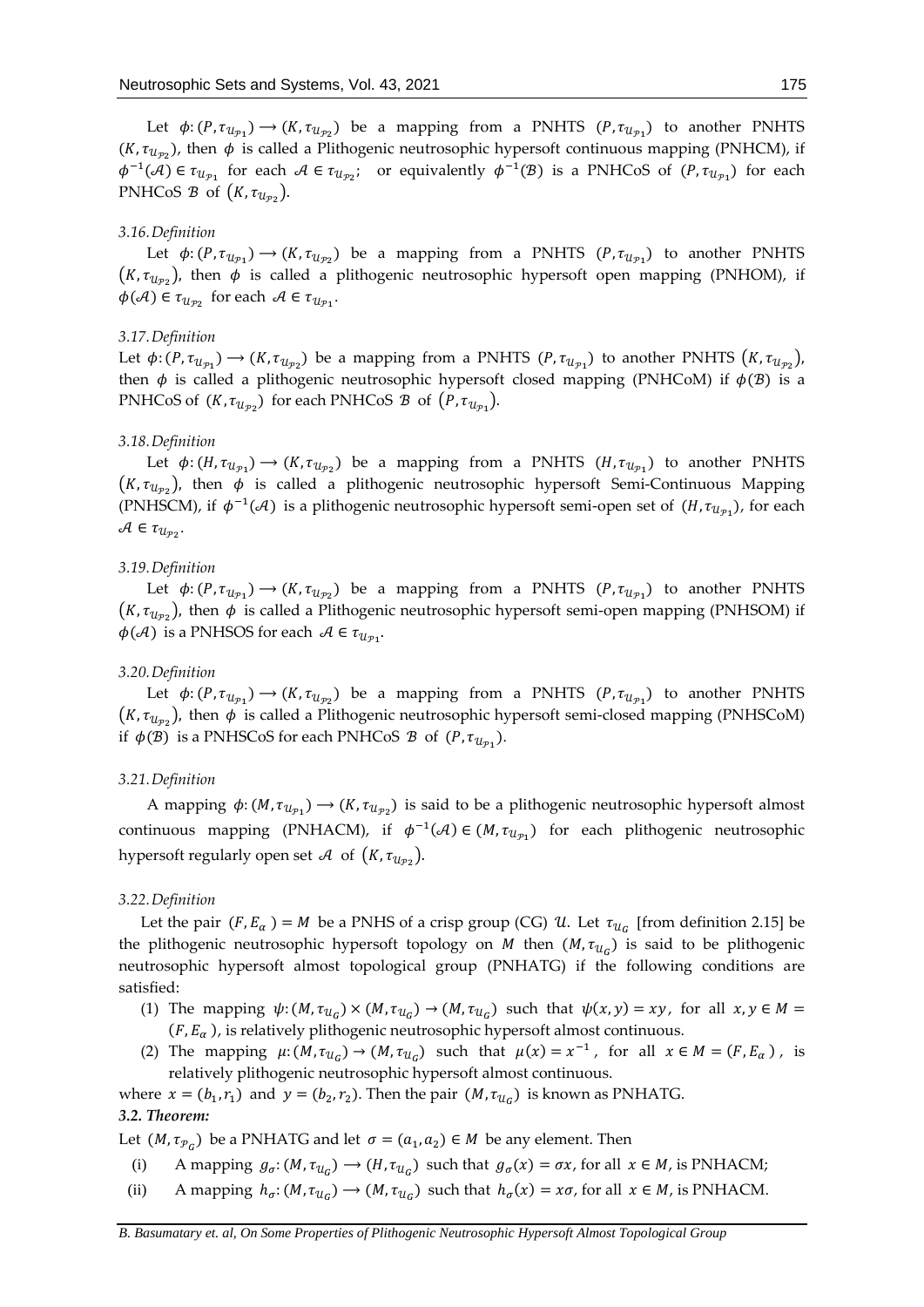# *Proof:*

(i) Let  $\delta = (a_3, a_4) \in M$  and let *W* be a PNHROS containing  $\sigma \delta$  in *M*. From Definition 3.22, ∃ plithogenic neutrosophic hypersoft open nbds  $\mathcal{U}, \mathcal{V}$  of  $\sigma, \delta$  in  $M$  so that  $\mathcal{UV} \subseteq W$ . Especially,  $\sigma \mathcal{V} \subseteq$ W that is  $g_{\sigma}(\mathcal{V}) \subseteq W$ . This shows that  $g_{\sigma}$  is PNHACM at  $\delta$  and therefore  $g_{\sigma}$  is PNHACM.

(ii) Suppose  $\delta = (a_3, a_4) \in M$  and  $W \in \text{PNHROS}(M)$  containing  $\delta \sigma$ . Then  $\exists$  PNHOSs  $\delta \in \mathcal{U}$ and  $\sigma \in V$  in M so that  $\mathcal{UV} \subseteq W$ . This shows  $\mathcal{U}_{\sigma} \subseteq W$ , i.e.,  $h_{\sigma}(\mathcal{U}) \subseteq W$ . This implies  $h_{\sigma}$  is PNHACM at  $\delta$ . As arbitrary element  $\delta$  is in  $M$ , therefore  $h_{\sigma}$  is PNHACM.

## *3.3. Theorem:*

Let *U* be PNHROS in a PNHATG (*M*,  $\tau_{u_G}$ ). Then the following conditions hold good, where  $\sigma$  =  $(a_1, a_2)$ 

- (1)  $\sigma U \in PNHROS(M)$ , for all  $\sigma \in M$ .
- (2)  $U\sigma \in PNHROS(M)$ , for all  $\sigma \in M$ .
- (3)  $U^{-1} \in PNHROS(M)$ .

#### *Proof:*

(1) First, we have to prove that  $\sigma U \in \tau_{u_G}$ . Let  $\delta = (a_3, a_4) \in \sigma U$ . Then from Definition 3.22 of PNHATGs,  $\exists$  PNHOSs  $\sigma^{-1} \in W_1$  and  $\delta \in W_2$ in M so that  $W_1W_2 \subseteq U$ . Especially,  $\sigma^{-1}W_2 \subseteq U$ . i.e., equivalently,  $W_2 \subseteq \sigma U$ . This shows that  $\delta \in PNH - int(\sigma U)$  and thus,  $PNH - int(\sigma U) = \sigma U$ . i.e.,  $\sigma U \in \tau_{u_G}$ . Consequently,  $\sigma U \subseteq PNH - int(PNH - cl(\sigma U)).$ 

Now, we have to prove that  $PMH - int(PNH - cl(\sigma U)) \subseteq \sigma U$ . Since U is PNHOS,  $PMH - cl(U) \in$ *PNHRCoS(M)*. From Theorem 3.2,  $g_{\sigma^{-1}}:(M, \tau_{u_G}) \to (M, \tau_{u_G})$  is PNHACM and therefore,  $\sigma$ *PNH*  $$  $cl(U)$  is PNHCoS. Thus,  $PNH - int(PNH - cl(\sigma U)) \subseteq PNH - cl(\sigma U) \subseteq \sigma PNH - cl(U)$ . i.e.,  $\sigma^{-1} PNH - int(PNH - cl(\sigma U)) \subseteq PNH - cl(U)$ . Since  $PNH - int(PNH - cl(\sigma U))$  is PNHROS, it follows that  $\sigma^{-1}PNH-int(PNH-cl(\sigma U)) \subseteq PNH-int(PNH-cl(U)) = U$ , i.e.,  $PNH-int(PNH-cl(U))$  $cl(\sigma U) \subseteq \sigma U$ . Thus  $\sigma U = PNH - int(PNH - cl(\sigma U))$ . This shows that  $\sigma U \in PNHROS(M)$ .

(2) Following Theorem 3.3 (1), the proof is straightforward.

(3) Let  $x \in U^{-1}$ , then  $\exists$  PNHOS  $\delta \in W$  in H so that  $W^{-1} \subseteq U \Rightarrow W \subseteq U^{-1}$ . Therefore  $U^{-1}$  has interior-point  $\delta$ . Thus,  $U^{-1}$  is PNHOS. i.e.,  $U^{-1} \subseteq PNH - int(PNH - cl(U^{-1}))$ . Now we have to prove that  $PMH - int(PNH - cl(U^{-1})) ⊆ U^{-1}$ . Since U is PNHOS,  $PMH - cl(U)$  is PNHRCoS and hence  $PMH - cl(U)^{-1}$  is PNHCoS in M. Therefore,  $PMH - int(PNH - cl(U^{-1})) \subseteq PMH - cl(U^{-1}) \subseteq$  $PNH - cl(U)^{-1} \Rightarrow PNH - int(PNH - cl(U^{-1})) \subseteq (PNH - cl(U))^{-1} \subseteq U^{-1}$  . Thus,  $U^{-1} = PNH$  $int(PNH - cl(U^{-1}))$ . This shows that  $U^{-1} \in {\it PNHROS}(H)$ .

# *3.1. Corollary*

Let  $Q$  be any PNHRCoS in a PNHATG in  $M$ . Then

- (1)  $\sigma Q \in PNHRCoS(M)$ , for each  $\sigma \in M$ .
- (2)  $Q^{-1} \in PNHRCoS(M)$ .

#### *3.4. Theorem:*

Let  $U$  be any PNHROS in a PNHATG  $M$ . Then

- (1)  $PNH cl(U\sigma) = PNH cl(U)\sigma$ , for each  $\sigma \in M$ , where  $\sigma = (a_1, a_2)$
- (2)  $PNH cl(\sigma U) = \sigma PNH cl(U)$ , for each  $\sigma \in M$ .

(3)  $PNH - cl(U^{-1}) = PNH - cl(U)^{-1}$ .

# *Proof:*

(1) Taking  $\delta = (a_3, a_4) \in PNH - cl(U\sigma)$  and consider  $q = \delta \sigma^{-1}$ . Let  $q \in W$  be PNHOS in M. Then  $\exists$  PNHOSs  $\sigma^{-1} \in V_1$  and  $\delta \in V_2$  in M, so that  $V_1V_2 \subseteq PNH - int(PNH - cl(W))$ . By assumption, there is  $g \in U\sigma \cap V_2 \Rightarrow g\sigma^{-1} \in U\cap V_1V_2 \subseteq U\cap PNH - int(PNH - cl(W)) \Rightarrow U\cap PNH -$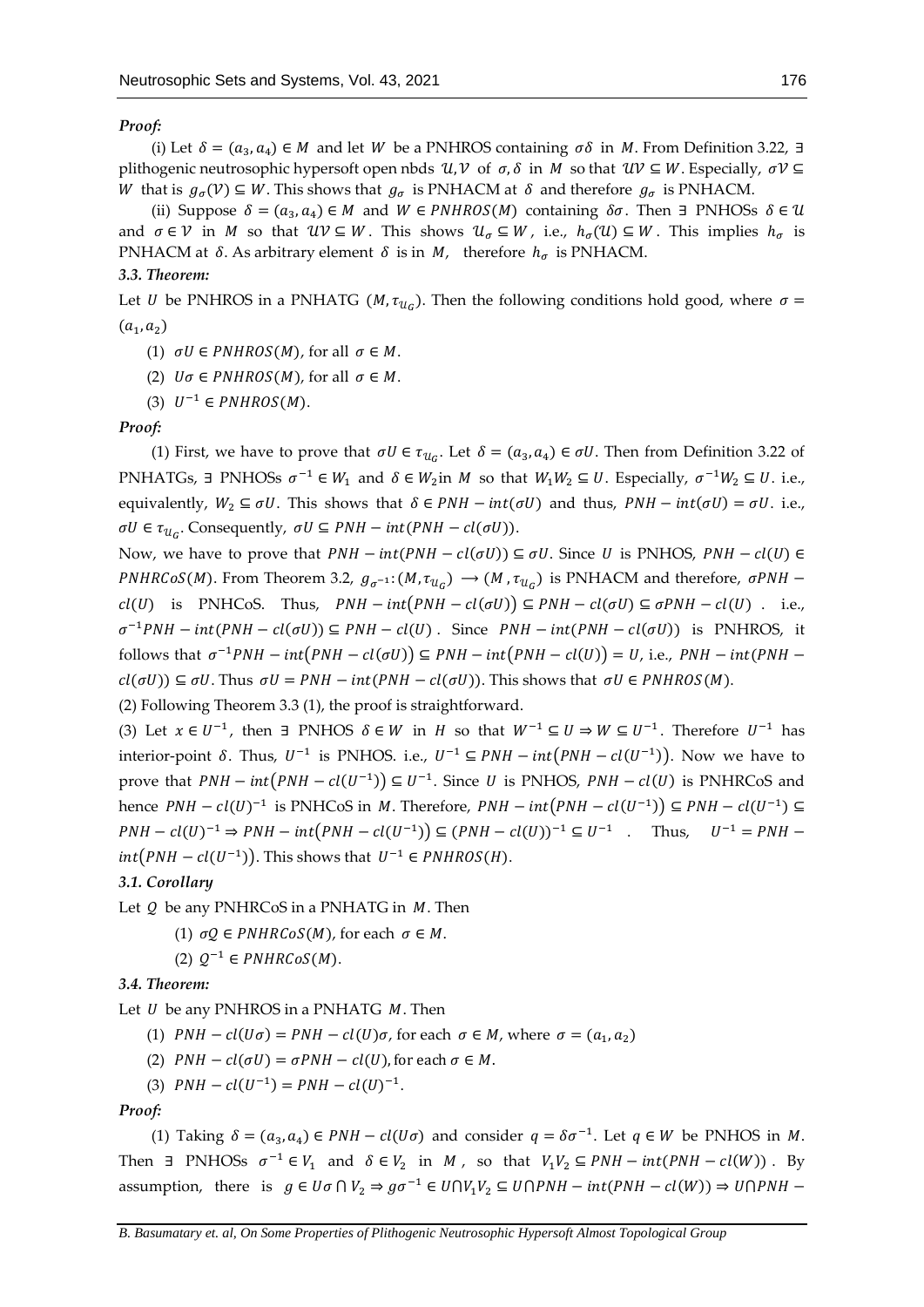$int(PNH - cl(W)) \neq \phi_{u_p} \Rightarrow U \cap (PNH - cl(W)) \neq \phi_{u_p}.$  Since U is PNHOS,  $U \cap W \neq \phi_{u_p}.$  i.e.,  $x \in$  $PNH - cl(U)\sigma.$ 

Conversely, let  $q \in PNH - cl(U)\sigma$ . Then  $q = \delta q$  for some  $\delta \in PNH - cl(U)$ .

To prove  $PMH - cl(U)a \subseteq PMH - cl(Ua)$ .

Let  $\delta g \in W$  be an PNHOS in M. Then  $\exists$  PNHOSs  $\sigma \in V_1$  in M and  $\delta \in V_2$  in M so that  $V_1V_2 \subseteq$  $PMH - int(PNH - cl(W))$ . Since  $\delta \in PMH - cl(U)$ ,  $U \cap V_2 \neq \phi_{U_p}$ . There is  $g \in U \cap V_2$ . This gives  $g\sigma \in (U\sigma)\cap PMH - int(PNH - cl(W)) \Rightarrow (U\sigma)\cap (PNH - cl(W)) \neq \phi_{U_{\mathcal{P}}}$ . From Theorem 3.2,  $U\sigma$  is PNHOS and thus  $(U\sigma) \cap W \neq \phi_{\mathcal{U}_{\mathcal{P}}},$  therefore  $q \in \mathit{PNH} - \mathit{cl}(U\sigma)$ .

Therefore  $PMH - cl(U\sigma) = PMH - cl(U)\sigma$ .

(2) Following Theorem 3.4 (1), prove is straightforward.

(3) Since  $PMH - cl(U)$  is PNHRCoS,  $PMH - cl(U)^{-1}$  is PNHCoS in M. So,  $U^{-1} \subseteq PMH - cl(U)^{-1}$ this implies  $PMH - cl(U^{-1}) \subseteq PMH - cl(U)^{-1}$ . Next, let  $q \in PMH - cl(U)^{-1}$ . Then  $q = \delta^{-1}$ , for some  $\delta \in PNH - cl(U)$ . Let  $q \in V$  be any PNHOS in M. Then ∃ PNHOS U in M so that  $\delta \in U$  with  $U^{-1} \subseteq PNH - int(PNH - cl(V))$ . Also, there is  $\sigma \in \mathcal{A} \cap U$  which implies  $\sigma^{-1} \in \mathcal{A}^{-1} \cap PNH$  $int(PNH - cl(V))$ . That is,  $\mathcal{A}^{-1}\cap PNH - int(PNH - cl(V)) \neq \phi_{U_{\mathcal{P}}} \Rightarrow U^{-1}\cap PNH - cl(V) \neq \phi_{U_{\mathcal{P}}} \Rightarrow$  $\mathcal{A}^{-1} \cap V \neq \phi_{u_p}$ , since  $U^{-1}$  is PNHOS. Therefore,  $q \in PNH - cl(U)^{-1}$ . Hence  $PNH - cl(U^{-1}) \subseteq$  $PNH-cl(U)^{-1}.$ 

#### *3.5. Theorem:*

Let  $Q$  be PNHRCo subset in a PNHATG  $M$ . Then the following statements are satisfied:

- (1)  $PNH int(\sigma Q) = \sigma PNH int(Q)$ , for all  $\sigma \in M$ , where  $\sigma = (a_1, a_2)$
- (2)  $PNH int(Q\sigma) = PNH int(Q)\sigma$ , for all  $\sigma \in M$ .
- (3)  $PNH int(Q^{-1}) = PNH int(Q)^{-1}$ .

#### *Proof:*

(1) Since Q is PNHRCoS,  $PMH - int(Q)$  is PNHROS in M. Consequently,  $\sigma PNH - int(Q) \subseteq$  $PMH - int(\sigma Q)$ . Conversely, let q be an arbitrary element of  $PMH - int(\sigma Q)$ . Assume that  $q = \sigma \delta$ , for some  $\delta = (a_3, a_4) \in \mathcal{Q}$ . By assumption, this shows  $\sigma \mathcal{Q}$  is PNHCoS and that is  $PNH - int(\sigma \mathcal{Q})$  is PNHROS in M. Suppose  $\sigma \in U$  and  $\delta \in V$  be PNHOSs in M, so that  $UV \subseteq PNH - int(\sigma Q)$ . Then  $\sigma V \subseteq \sigma Q$ , which it follows that  $\sigma V \subseteq \sigma PNH - int(Q)$ . Thus,  $PNH - int(\sigma Q) \subseteq \sigma PNH - int(Q)$ . Hence the statement follows.

(2) Following Theorem 3.5 (1), prove is straightforward.

(3) Since  $PMH - int(Q)$  is PNHROS, so  $PMH - int(Q)^{-1}$  is PNHOS in M. Therefore,  $Q^{-1} \subseteq PMH$  $int(Q)^{-1}$  implies that  $PMH - int(Q^{-1})$  ⊆  $PMH - int(Q)^{-1}$ . Next, let q be an arbitrary element of *PNH* –  $int(Q)^{-1}$ . Then  $q = \delta^{-1}$ , for some  $\delta \in PNH - int(Q)$ . Let  $q \in V$  be PNHOS in *M*. Then ∃ PNHOS U is in M so that  $\delta \in U$  with  $U^{-1} \subseteq PNH - cl(PNH - int(V))$ . Also, there is  $g \in Q \cap U$ which implies  $g^{-1} \in Q^{-1} \cap PNH - cl(PNH - int(V))$ . That is  $Q^{-1} \cap PNH - cl(PNH - int(V)) \neq$  $\phi_{u_p} \Rightarrow Q^{-1} \cap PNH - int(V) \neq \phi_{u_p} \Rightarrow Q^{-1} \cap V \neq \phi_{u_p}$ , since  $Q^{-1}$  is PNHCoS. Hence  $PMH$  $int(Q^{-1}) = PNH - int(Q)^{-1}.$ 

# *3.6. Theorem:*

Let  $A$  be any PNHSOS in a PNHATG  $M$ . Then

- (1)  $PNH cl(\sigma \mathcal{A}) \subseteq \sigma PNH cl(\mathcal{A})$ , for all  $\sigma \in M$ , where  $\sigma = (\alpha_1, \alpha_2)$
- (2)  $PNH cl(\mathcal{A}\sigma) \subseteq PNH cl(\mathcal{A})\sigma$ , for all  $\sigma \in M$ .
- (3)  $PNH cl(\mathcal{A}^{-1}) \subseteq PNH cl(\mathcal{A})^{-1}$ .

*Proof:*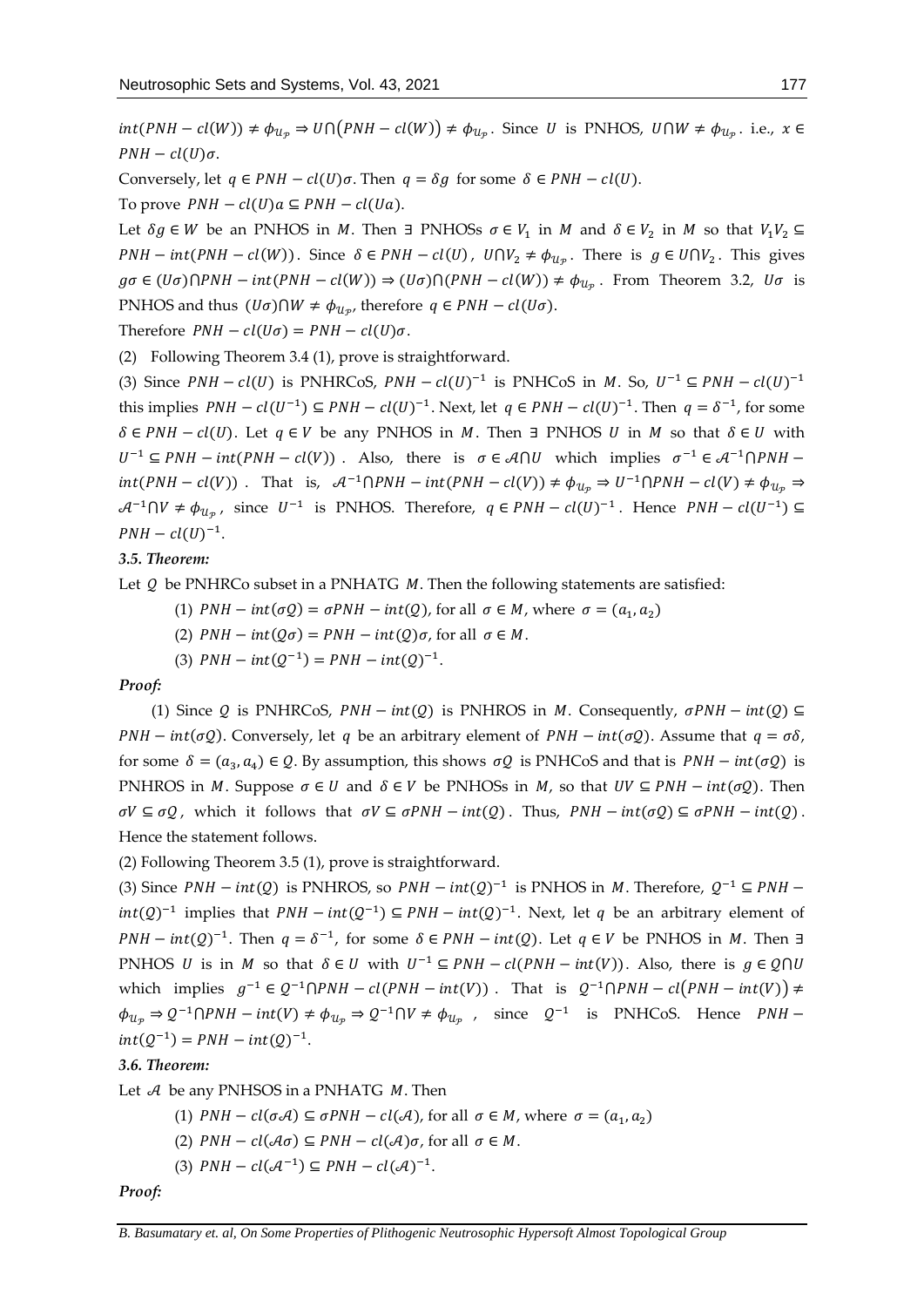(1) As A is PNHSOS,  $PMH - cl(A)$  is PNHRCoS. From Theorem 3.2,  $g_{\sigma^{-1}}: (M, \tau_{u_G}) \to (M, \tau_{u_G})$  is PNHACM. So,  $\sigma PNH - cl(\mathcal{A})$  is PNHCoS. Hence  $PMH - cl(\sigma \mathcal{A}) \subseteq \sigma PNH - cl(\mathcal{A})$ . (2) As A is PNHSOS,  $PMH - cl(A)$  is PNHRCoS. From Theorem 3.2,  $h_{\sigma^{-1}}: (M, \tau_{u_G}) \to (M, \tau_{u_G})$  is PNHACM. So,  $PMH - cl(A)\sigma$  is PNHCoS. Thus,  $PMH - cl(\mathcal{A}\sigma) \subseteq PMH - cl(\mathcal{A})\sigma$ . (3) Since A is PNHSOS, so,  $PNH - cl(\mathcal{A})$  is PNHRCoS and hence  $PNH - cl(\mathcal{A})^{-1}$  is PNHCoS.

Consequently,  $PMH - cl(\mathcal{A}) \subseteq PMH - cl(\mathcal{A})^{-1}$ .

4. **Limitation:** Every Plithogenic Neutrosophic Topological Group is Plithogenic Neutrosophic Hypersoft Almost Topological Group but the converse is not true.

# **5. Conclusion**

In this paper, we have studied the concept of the Plithogenic Neutrosophic Hypersoft Almost Topological Group (PNHATG). To study PNHATG we have introduced some definitions related to PNHATG such as regularly open set and regularly closed set and then we observed the definitions of plithogenic neutrosophic hypersoft closed mapping, open mapping and finally, we have defined the definition of plithogenic neutrosophic hypersoft almost continuous mapping and then we have defined PNHATG and proved some theorems on PNHATG. We hope our work will encourage the reader for future work. In the future, we try to extend our work to study closed subgroups of Plithogenic Interval-valued Neutrosophic Hypersoft Almost Topological Group.

**Acknowledgments:** The Authors are very much thankful to the honorable referees for their valuable comments and suggestions.

**Conflicts of Interest:** The authors declare that they have no conflict of interest.

# **References**

- 1. Zadeh L. A. (1965). Fuzzy sets. *Information and Control*, 8(3): 338-358.
- 2. K. T. Atanassov K. T. (1986). Intuitionistic fuzzy sets. *Fuzzy Sets and Systems*, 20(1): 87-96.
- 3. Molodtsov D. (1999) Soft set theory–first results. *Computers & Mathematics with Applications*, 37(4-5):19–31.
- 4. Smarandache F. (2002). Neutrosophy and neutrosophic logic, first international conference on neutrosophy, neutrosophic logic, set, probability, and statistics. *University of New Mexico*, Gallup, NM 87301, USA.
- 5. Roy A. R. and Maji P. K. (2007). A fuzzy soft set-theoretic approach to decision-making problems. *Journal of Computational and Applied Mathematics*, 203 (2): 412–418.
- 6. Maji P. K. (2009). More on intuitionistic fuzzy soft sets. In *International Workshop on Rough Sets, Fuzzy Sets, Data Mining, and Granular-Soft Computing*, pages 231–240. Springer.
- 7. Salama A. A., Alblowi S. A. (2012). Neutrosophic Set and Neutrosophic Topological Spaces. *IOSR, Journal of Mathematics*, 3(4):31-35.
- 8. Maji P. K. (2013). Neutrosophic soft set. *Infinite Study*.
- 9. Salama A. A., Smarandache F., Kroumov V. (2014). Closed sets and Neutrosophic Continuous Functions*. Neutrosophic Sets and Systems*, 4:4-8.
- 10. Sumathi I. R., Arockiarani I. (2015). Fuzzy Neutrosophic Groups. *Advanced in Fuzzy Mathematics,* 10 (2): 117-122.
- 11. Sumathi I. R., Arockiarani I. (2016). Topological Group Structure of Neutrosophic set. *Journal of Advanced Studies in Topology*, 7(1):12-20.
- 12. Salama A. A., Sumathi I. R., Arockiarani I. Fuzzy Neutrosophic Product Space, Communicated.
- 13. Smarandache F. (2018). Plithogenic set, an extension of crisp, fuzzy, intuitionistic fuzzy, and neutrosophic sets- revisited*. Infinite Study*.
- 14. Smarandache F. (2018). Extension of soft set to hypersoft set, and then to plithogenic hypersoft set. *Infinite Study*.